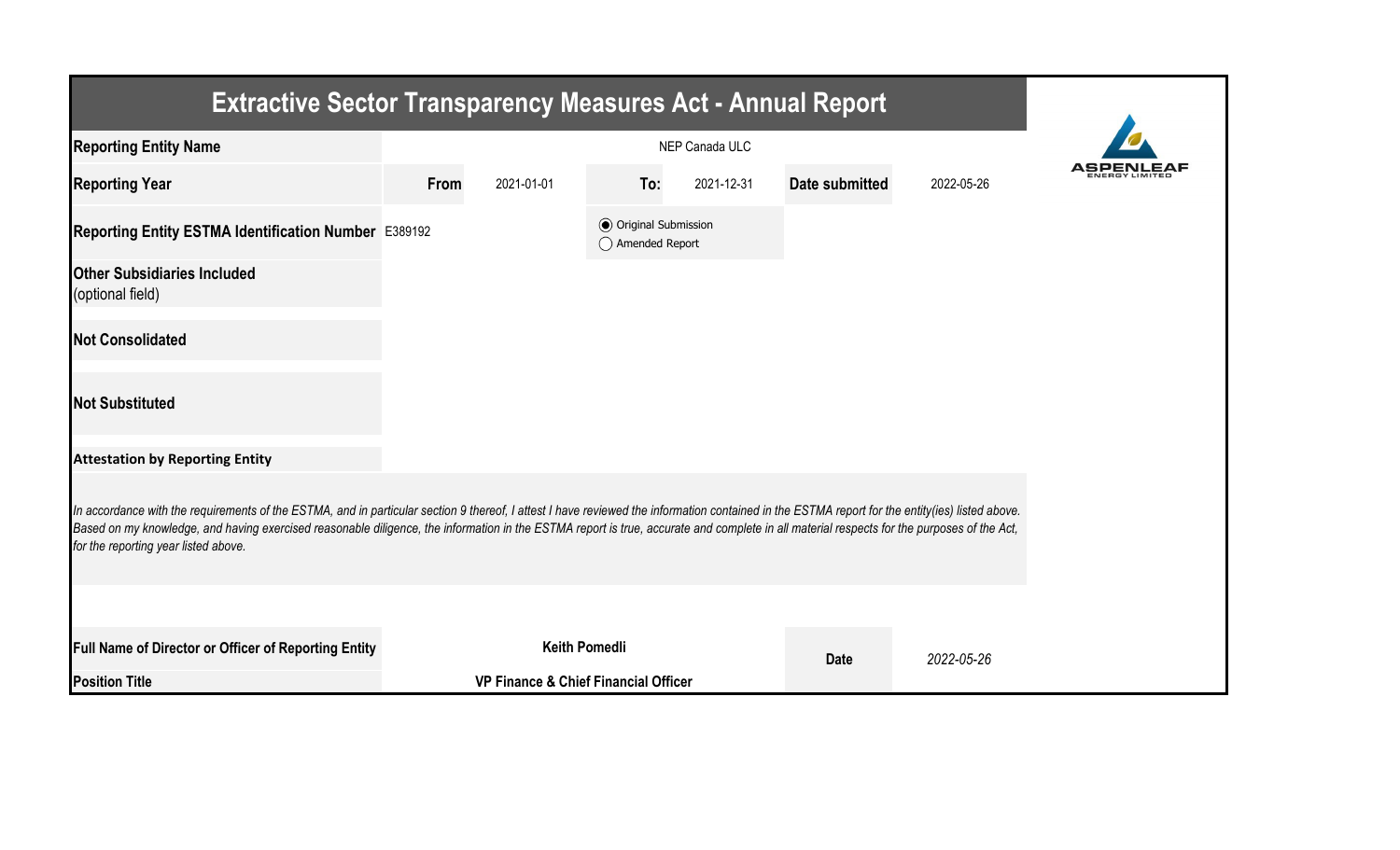|                                                        |                                     |                                                                                                                                                                                                                                                                                                                                                                                                                                        |                |                  |                          | Extractive Sector Transparency Measures Act - Annual Report <sup>1</sup> |                |                  |                                                      |                               |                    |  |
|--------------------------------------------------------|-------------------------------------|----------------------------------------------------------------------------------------------------------------------------------------------------------------------------------------------------------------------------------------------------------------------------------------------------------------------------------------------------------------------------------------------------------------------------------------|----------------|------------------|--------------------------|--------------------------------------------------------------------------|----------------|------------------|------------------------------------------------------|-------------------------------|--------------------|--|
| <b>Reporting Year</b>                                  | From:                               | 2021-01-01                                                                                                                                                                                                                                                                                                                                                                                                                             | To:            | 2021-12-31       |                          |                                                                          |                |                  |                                                      |                               |                    |  |
| <b>Reporting Entity Name</b>                           |                                     |                                                                                                                                                                                                                                                                                                                                                                                                                                        | NEP Canada ULC |                  |                          | <b>Currency of the Report</b>                                            | CAD            |                  |                                                      |                               |                    |  |
| <b>Reporting Entity ESTMA</b>                          |                                     |                                                                                                                                                                                                                                                                                                                                                                                                                                        | E389192        |                  |                          |                                                                          |                |                  |                                                      |                               |                    |  |
| <b>Identification Number</b>                           |                                     |                                                                                                                                                                                                                                                                                                                                                                                                                                        |                |                  |                          |                                                                          |                |                  |                                                      |                               |                    |  |
| <b>Subsidiary Reporting Entities (if</b><br>necessary) |                                     |                                                                                                                                                                                                                                                                                                                                                                                                                                        |                |                  |                          |                                                                          |                |                  |                                                      |                               |                    |  |
|                                                        |                                     |                                                                                                                                                                                                                                                                                                                                                                                                                                        |                |                  | <b>Payments by Payee</b> |                                                                          |                |                  |                                                      |                               |                    |  |
| <b>Country</b>                                         | Payee Name <sup>1</sup>             | Departments, Agency, etc<br>within Payee that Received<br>Payments <sup>2</sup>                                                                                                                                                                                                                                                                                                                                                        | <b>Taxes</b>   | <b>Royalties</b> | Fees                     | <b>Production Entitlements</b>                                           | <b>Bonuses</b> | <b>Dividends</b> | <b>Infrastructure</b><br><b>Improvement Payments</b> | Total Amount paid to<br>Payee | Notes <sup>3</sup> |  |
| Canada - Alberta                                       | Government of Alberta               |                                                                                                                                                                                                                                                                                                                                                                                                                                        |                | 24,330,000       | 710,000                  |                                                                          |                |                  |                                                      | 25,040,000(1)                 |                    |  |
| Canada - Alberta                                       | <b>Leduc County</b>                 |                                                                                                                                                                                                                                                                                                                                                                                                                                        | 730,000        |                  | 430,000                  |                                                                          |                |                  |                                                      | 1,160,000(2)                  |                    |  |
| Canada - Alberta                                       | <b>Parkland County</b>              |                                                                                                                                                                                                                                                                                                                                                                                                                                        | 260,000        |                  | 40,000                   |                                                                          |                |                  |                                                      | 300,000(2)                    |                    |  |
| Canada - Alberta                                       | City of Edmonton                    |                                                                                                                                                                                                                                                                                                                                                                                                                                        | 120,000        |                  |                          |                                                                          |                |                  |                                                      | 120,000(2)                    |                    |  |
| <b>Additional Notes:</b>                               | (1) GOVERNMENT OF ALBERTA contains: | - ALBERTA PETROLEUM MARKETING COMMISSION & PROVINCIAL TREASURER (Oil, Gas and NGL Crown Royalties & Freehold Minteral taxes). Royalties which were paid-in kind were the fair market value of the volumes using realized commo<br>- ALBERTA ENERGY REGULATOR (Yearly AER admin fees and Orphan levy)<br>- MINISTER OF FINANCE (Crown surface and mineral rentals)<br>(2) Yearly property taxes, dust surpression and well license fees |                |                  |                          |                                                                          |                |                  |                                                      |                               |                    |  |